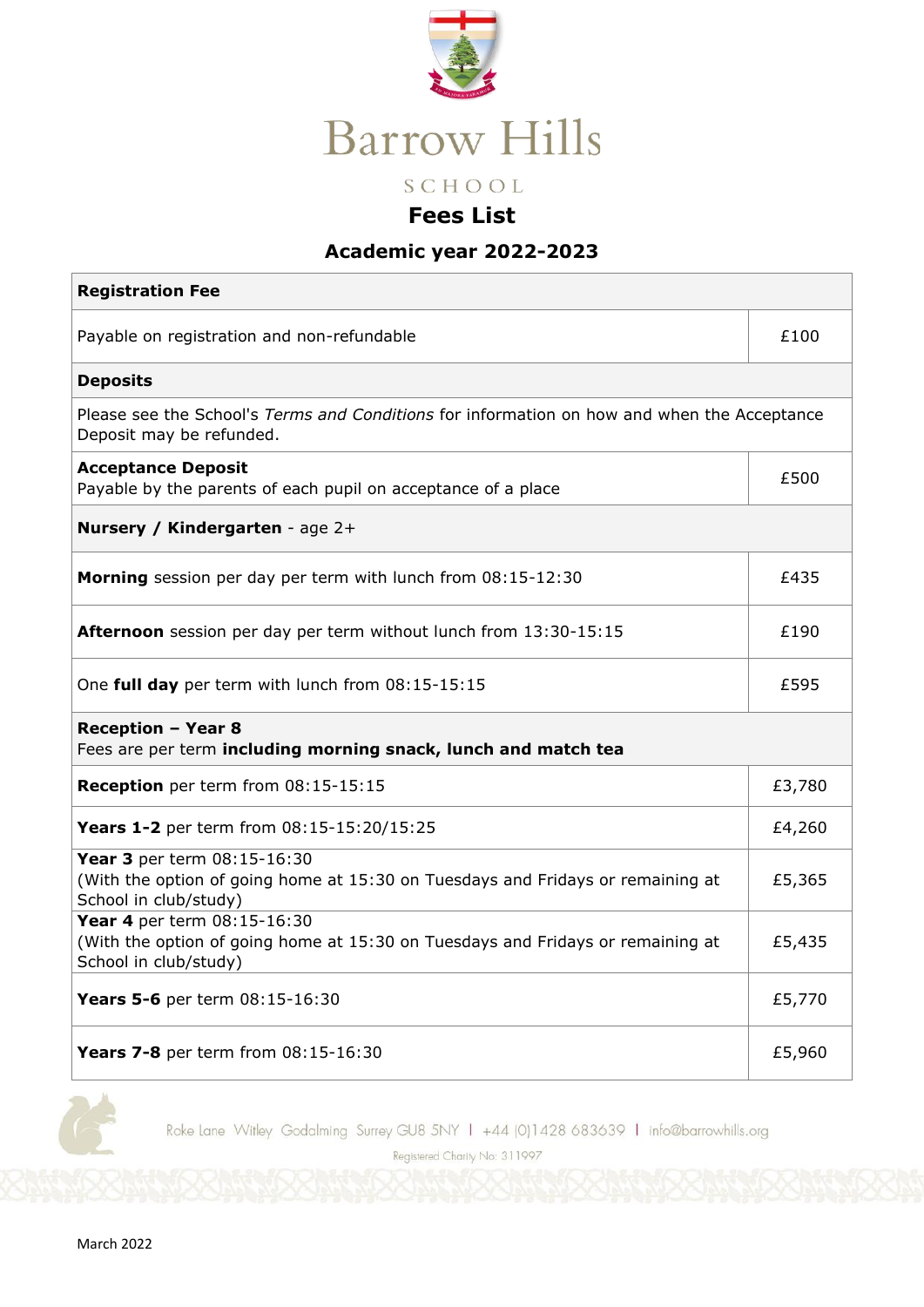| <b>EXTRAS</b><br>Invoiced termly in arrears                                                                                                                                     |                                                                                                                                                                                                                                                      |  |
|---------------------------------------------------------------------------------------------------------------------------------------------------------------------------------|------------------------------------------------------------------------------------------------------------------------------------------------------------------------------------------------------------------------------------------------------|--|
| Breakfast Club (Reception to Year 8)                                                                                                                                            | £1.95 per day<br>(includes Breakfast and supervision from 07:45)                                                                                                                                                                                     |  |
| After School Club (Nursery-Year 2)                                                                                                                                              | £3.65 per half hour from 15:30-16:30<br>£5.25 per half hour from 16:30 to 17:00                                                                                                                                                                      |  |
| Study Club (Years 3-8)                                                                                                                                                          | £7.25 16:45-17:30 including a hot tea, 17:30 -<br>18:00 £5.25                                                                                                                                                                                        |  |
| Late Pick Up fee                                                                                                                                                                | £20.00 per quarter of an hour (or part thereof)<br>after 18:00                                                                                                                                                                                       |  |
| Common Entrance Exams (Year 8)                                                                                                                                                  | Approximately £120                                                                                                                                                                                                                                   |  |
| Educational visits and other trips                                                                                                                                              | Educational visits which do not directly form part<br>of the curriculum and other trips up to £25 each<br>will be added to School bills. For individual trips<br>exceeding these costs, permission will first be<br>sought from parents / guardians. |  |
| <b>Learning Support</b><br>For pupils who have a specific learning<br>difficulty.                                                                                               | One to one and small group support is available at<br>an additional cost. Rates will be agreed on a case<br>by case basis before additional lessons begin.                                                                                           |  |
| <b>Barrow Hills Community Committee</b>                                                                                                                                         | £10 voluntary contribution per child to the<br>School's Parents' Association.                                                                                                                                                                        |  |
| Personal Accident Insurance                                                                                                                                                     | £5.50 Termly fee per child.                                                                                                                                                                                                                          |  |
| <b>Minibus</b><br>We currently run 6 bus routes as follows, invoiced termly in arrears                                                                                          |                                                                                                                                                                                                                                                      |  |
| Pupils in years 6 to 8 only                                                                                                                                                     |                                                                                                                                                                                                                                                      |  |
| Route 1 - Shamley Green<br>(mornings only - stopping at Cranleigh,<br>Dunsfold, Chiddingfold and King Edward's)<br>Route 2 - West Horsley<br>(stopping at Merrow Park and Ride) | See School website for details and prices                                                                                                                                                                                                            |  |
| Route 3 - Farnham                                                                                                                                                               |                                                                                                                                                                                                                                                      |  |
| Route $4 - \text{Cobham}$<br>(stopping at Ripley and King Edward's)                                                                                                             |                                                                                                                                                                                                                                                      |  |
| Pupils in years 2 to 8                                                                                                                                                          |                                                                                                                                                                                                                                                      |  |
| Route 5 - Haslemere<br>(stopping at Chiddingfold)                                                                                                                               | See School website for details and prices                                                                                                                                                                                                            |  |
| Route 6 - Godalming<br>(stopping at Bramley Business Park and<br>Charterhouse)                                                                                                  |                                                                                                                                                                                                                                                      |  |